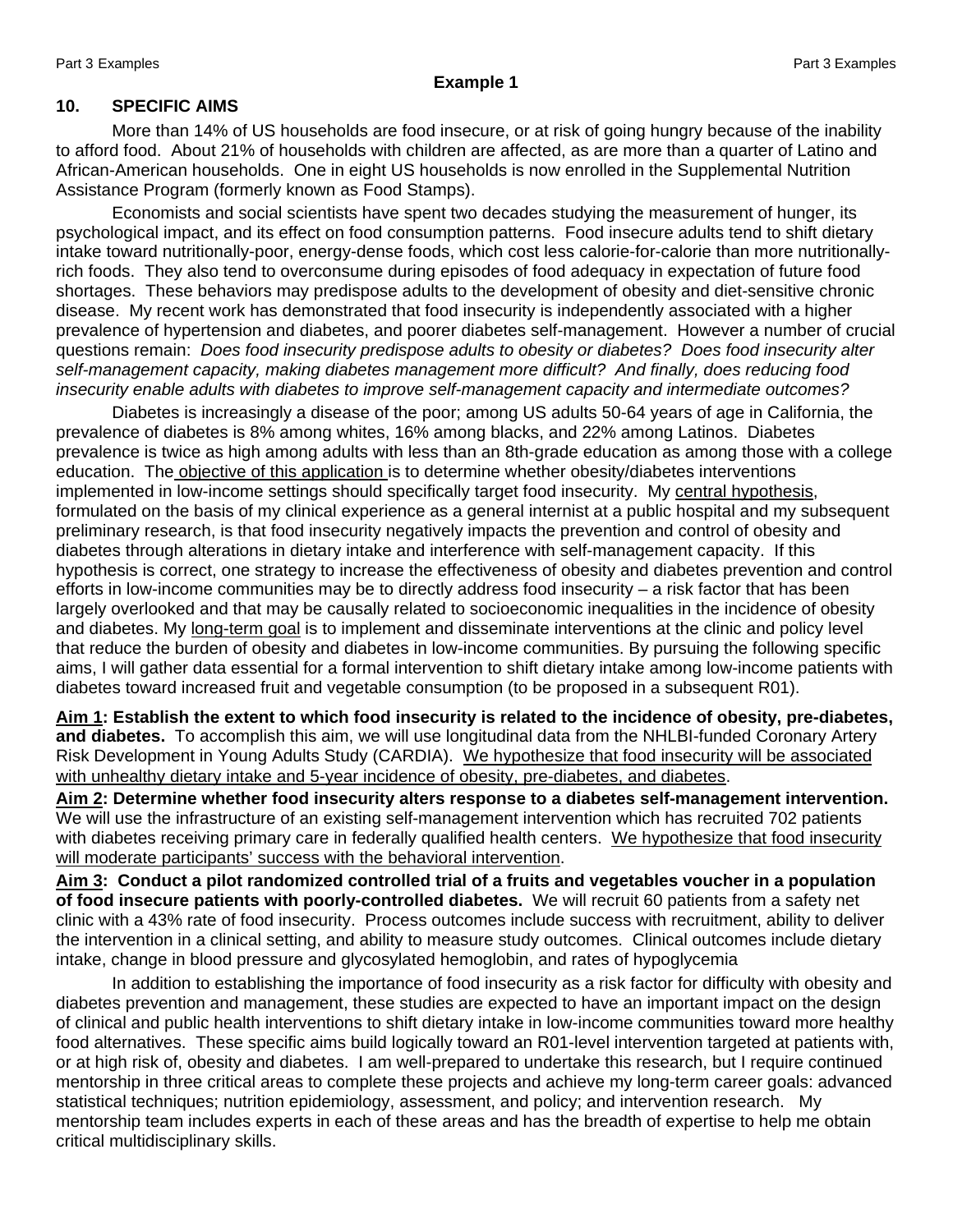## **Example 2**

#### **10. SPECIFIC AIMS**

Although the mother's breastmilk is the optimal nutrition for premature infants, many mothers of premature infants do not initiate breastmilk provision or stop soon after birth. The benefits of breastmilk for premature infants have been well described and include prevention of morbidities such as retinopathy of prematurity, necrotizing enterocolitis, and sepsis.<sup>13-16</sup> Breastmilk may also improve neuro-developmental outcomes, a concern for preterm infants.17-21 Despite these benefits, many premature infants in California have either never received breastmilk or have switched to exclusive formula feeding by the time they leave the hospital.<sup>22</sup> Furthermore, hospital rates of breastmilk provision vary widely, ranging from 20% to 100%.

*What is not known* is why there is such wide variation in practice for this therapy that is widely accepted as beneficial. Although we and others have identified socio-demographic factors, such as maternal race, age, and education that are associated with decreased breastmilk provision, we do not know what leads to failure for these groups.<sup>23-27</sup> Without this knowledge, we will not be able to effectively intervene to promote this beneficial clinical practice, particularly in populations that are already at risk for being medically underserved. This type of knowledge cannot be gained from study of currently available administrative or clinical datasets but may be discovered through innovative primary data collection involving qualitative and survey techniques.

*My long-term goal* is to improve breastmilk feeding rates for premature infants on a broad scale. The *overall objective* of this application, which is the next step in this plan, is to better understand the behavioral factors that influence the practice of breastmilk provision to premature infants. We need to have a better understanding of these factors in order to design effective quality improvement interventions. The design and testing of such an intervention will lead to attainment of my long-term goal, which is to conduct quality improvement efforts on a statewide level. The *central hypothesis* motivating this research is that systems, clinician, and patient factors in the period immediately surrounding birth are crucial for initiation and maintenance of breastmilk feeding to premature infants. Observational studies that have shown that starting pumping within the first several hours after delivery and frequent pumping in the first several days are important factors in successful long-term breastmilk provision. This presents a unique and challenging situation in medicine, as it requires a person (the mother) to perform a difficult physical activity (breast pumping 8 times a day starting soon after delivery) for the medical benefit of another person (the baby). It also requires active education, support, and resources from clinicians and the hospital for an activity that does not provide financial benefit to the system. The *rationale* for the proposed research is that understanding the most relevant factors for this practice, something that is currently unknown, is critical to designing the most effective quality intervention.

**Aim 1: To identify maternal factors that promote or hinder breastmilk feeding for premature infants.**  There are racial and other sociodemographic disparities in breastmilk for premature infants that do not always align with breastfeeding rates for term infants. There are likely to be cultural and educational factors that are important to recognize when developing interventions to reduce disparities. We will investigate these factors through semi-structured interviews and survey methods of mothers who have recently given birth to a premature infant. This study will lead to development of specific interventions directed at high-risk groups.

**Aim 2: To identify clinician-level factors that promote or hinder breastmilk feeding for premature infant.**  Early education and counseling may have an impact on a mother's choice to start pumping early and persist throughout the hospital course. By conducting focus groups with clinicians who care for the baby and mother, we will investigate the self-perceived roles of clinicians in this process and identify barriers that they face in supporting mothers' pumping for their infants. Accomplishing this aim will inform the design of an intervention that accounts for clinicians' needs in supporting mothers to provide breastmilk.

**Aim 3: To identify hospital-level factors that promote or hinder breastmilk feeding for premature infants.** Considering the wide variation in breastmilk provision rates to premature infants, there must be hospital practices that lead to success or failure. These may include resources—such as availability of equipment and lactation consultants—or education of staff on benefits of breastmilk for premature infants—or policies and procedures surrounding premature infant care. We will investigate this using a mixed-methods approach that will include qualitative research and a survey of neonatal intensive care units in California, linking the results to breastmilk provision rates.

 The knowledge gained from this research will be used to design and test an intervention to promote breastmilk feeding in premature infants. Before the end of the K award, we will apply for an R03 grant to pilot the intervention at select centers. The culmination of these studies will be an R01 application to conduct an intervention trial in California hospitals.